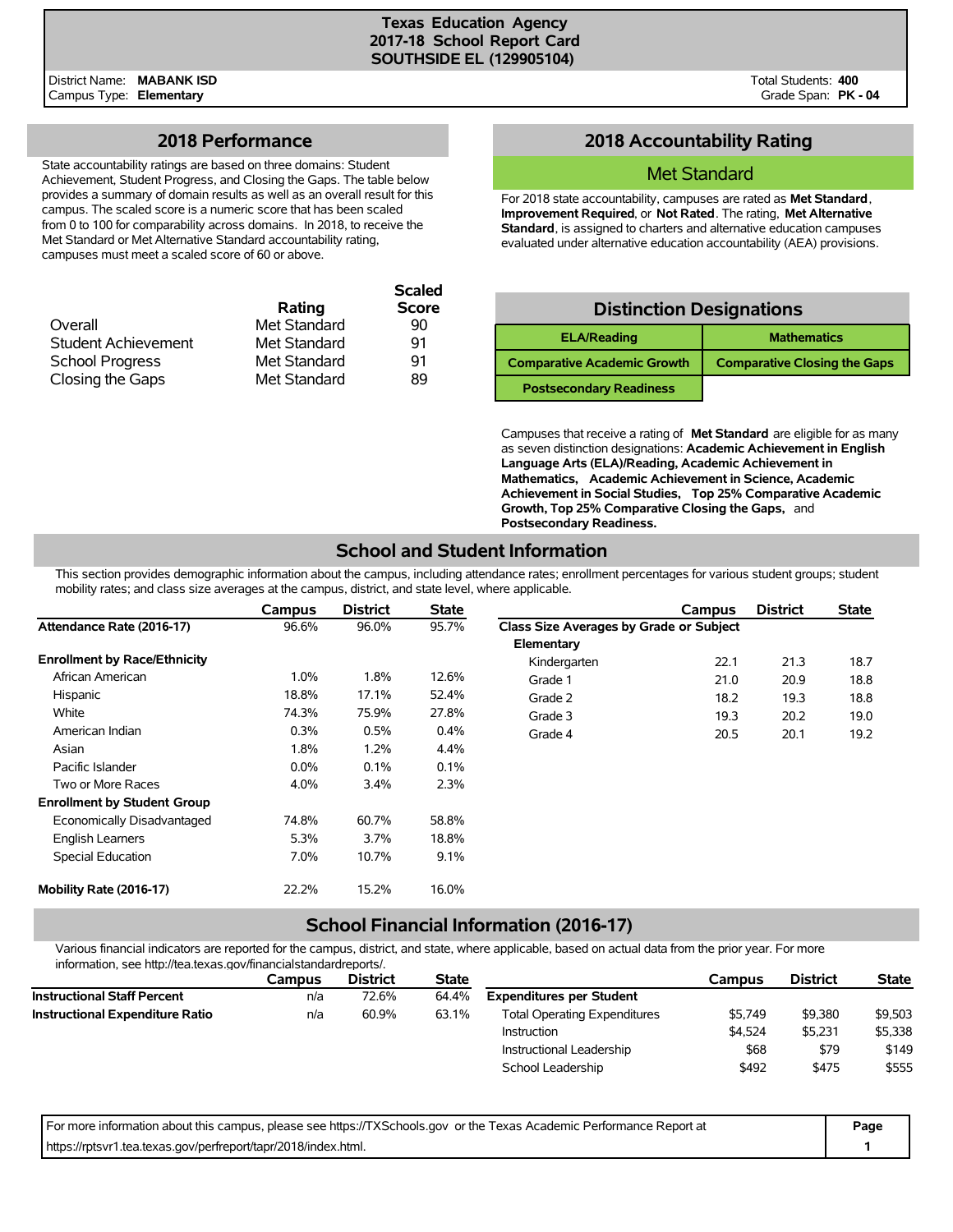## Texas Education Agency **SOUTHSIDE EL (129905104)**

|                                                                                |      |              |                 |        |                   |        |       |          |                          |                          | Two or |               |
|--------------------------------------------------------------------------------|------|--------------|-----------------|--------|-------------------|--------|-------|----------|--------------------------|--------------------------|--------|---------------|
|                                                                                |      |              |                 |        | African           |        |       | American |                          | <b>Pacific</b>           | More   | Econ          |
|                                                                                |      | <b>State</b> | <b>District</b> | Campus | American Hispanic |        | White | Indian   | Asian                    | Islander                 | Races  | <b>Disadv</b> |
| STAAR Performance Rates at Approaches Grade Level or Above (All Grades Tested) |      |              |                 |        |                   |        |       |          |                          |                          |        |               |
| All Subjects                                                                   | 2018 | 77%          | 85%             | 92%    | $\ast$            | 100%   | 91%   | $\ast$   |                          |                          | $\ast$ | 90%           |
|                                                                                | 2017 | 75%          | 83%             | 88%    | $\ast$            | 98%    | 87%   |          | $\ast$                   |                          | $\ast$ | 84%           |
| Reading                                                                        | 2018 | 74%          | 81%             | 95%    | $\ast$            | 100%   | 95%   |          |                          | $\overline{a}$           | $\ast$ | 94%           |
|                                                                                | 2017 | 72%          | 80%             | 87%    | $\ast$            | 100%   | 85%   | $\ast$   | $\ast$                   |                          | $\ast$ | 84%           |
| Mathematics                                                                    | 2018 | 81%          | 93%             | 95%    | $\ast$            | 100%   | 93%   | ∗        | ÷,                       | $\overline{\phantom{a}}$ | $\ast$ | 93%           |
|                                                                                | 2017 | 79%          | 89%             | 91%    | $\ast$            | 100%   | 90%   | *        | $\ast$                   |                          | $\ast$ | 89%           |
| Writing                                                                        | 2018 | 66%          | 72%             | 82%    | $\ast$            | $\ast$ | 80%   |          | ۰                        | $\overline{\phantom{a}}$ | $\ast$ | 77%           |
|                                                                                | 2017 | 67%          | 74%             | 83%    |                   | $\ast$ | 81%   | $\ast$   | $\ast$                   |                          | $\ast$ | $\ast$        |
| STAAR Performance Rates at Meets Grade Level or Above (All Grades Tested)      |      |              |                 |        |                   |        |       |          |                          |                          |        |               |
| All Subjects                                                                   | 2018 | 48%          | 56%             | 67%    | *                 | 75%    | 67%   | $\ast$   |                          |                          | $\ast$ | 65%           |
|                                                                                | 2017 | 45%          | 52%             | 56%    | $\ast$            | 60%    | 55%   |          | $\ast$                   |                          | $\ast$ | 46%           |
| Reading                                                                        | 2018 | 46%          | 51%             | 65%    | $\ast$            | 68%    | 66%   |          |                          | $\overline{a}$           | $\ast$ | 64%           |
|                                                                                | 2017 | 44%          | 51%             | 57%    | $\ast$            | 68%    | 55%   | *        | $\ast$                   |                          | $\ast$ | 45%           |
| <b>Mathematics</b>                                                             | 2018 | 50%          | 65%             | 71%    | $\ast$            | 86%    | 70%   | *        |                          |                          | $\ast$ | 70%           |
|                                                                                | 2017 | 46%          | 56%             | 61%    | $\ast$            | 59%    | 62%   | $\ast$   | $\ast$                   |                          | $\ast$ | 54%           |
| Writing                                                                        | 2018 | 41%          | 47%             | 62%    | $\ast$            | $\ast$ | 61%   |          | $\overline{\phantom{a}}$ | $\overline{a}$           | $\ast$ | 59%           |
|                                                                                | 2017 | 36%          | 40%             | 43%    | $\overline{a}$    | $\ast$ | 42%   | $\ast$   | $\ast$                   |                          | $\ast$ | *             |
| STAAR Performance Rates at Masters Grade Level (All Grades Tested)             |      |              |                 |        |                   |        |       |          |                          |                          |        |               |
| All Subjects                                                                   | 2018 | 22%          | 24%             | 31%    | $\ast$            | 26%    | 32%   | $\ast$   |                          |                          | $\ast$ | 28%           |
|                                                                                | 2017 | 20%          | 21%             | 28%    | $\ast$            | 29%    | 27%   | $\ast$   | $\ast$                   |                          | $\ast$ | 21%           |
| Reading                                                                        | 2018 | 19%          | 20%             | 30%    | $\ast$            | 32%    | 30%   | $\ast$   | ÷,                       | $\overline{\phantom{a}}$ | $\ast$ | 27%           |
|                                                                                | 2017 | 19%          | 19%             | 27%    | $\ast$            | 27%    | 26%   | *        | $\ast$                   |                          | $\ast$ | 18%           |
| Mathematics                                                                    | 2018 | 24%          | 31%             | 38%    | $\ast$            | 27%    | 41%   | $\ast$   |                          |                          | $\ast$ | 34%           |
|                                                                                | 2017 | 22%          | 27%             | 38%    | *                 | 41%    | 37%   | $\ast$   | $\ast$                   | $\overline{a}$           | $\ast$ | 30%           |
| Writing                                                                        | 2018 | 13%          | 12%             | 18%    | $\ast$            | $\ast$ | 18%   |          | ٠                        | $\overline{a}$           | $\ast$ | 16%           |
|                                                                                | 2017 | 11%          | 11%             | 9%     |                   | $\ast$ | 8%    | $\ast$   | $\ast$                   |                          | $\ast$ | $\ast$        |
| Academic Growth Score (All Grades Tested)                                      |      |              |                 |        |                   |        |       |          |                          |                          |        |               |
| All Subjects                                                                   | 2018 | 69           | 71              | 79     | $\ast$            | 75     | 80    |          |                          |                          | $\ast$ | 83            |
| Reading                                                                        | 2018 | 69           | 66              | 83     | $\ast$            | 81     | 82    |          |                          |                          | $\ast$ | 87            |
| <b>Mathematics</b>                                                             | 2018 | 70           | 76              | 76     | $\ast$            | 69     | 78    |          |                          |                          | $\ast$ | 79            |

For more information about this campus, please see https://TXSchools.gov or the Texas Academic Performance Report at **Page**

https://rptsvr1.tea.texas.gov/perfreport/tapr/2018/index.html. **2**

'?' Indicates that the data for this item were statistically improbable, or were reported outside a reasonable range. '' Indicates zero observations reported for this group.

'\*' Indicates results are masked due to small numbers to protect student confidentiality. Moreover, the this group in/a' Indicates data reporting is not applicable for this group.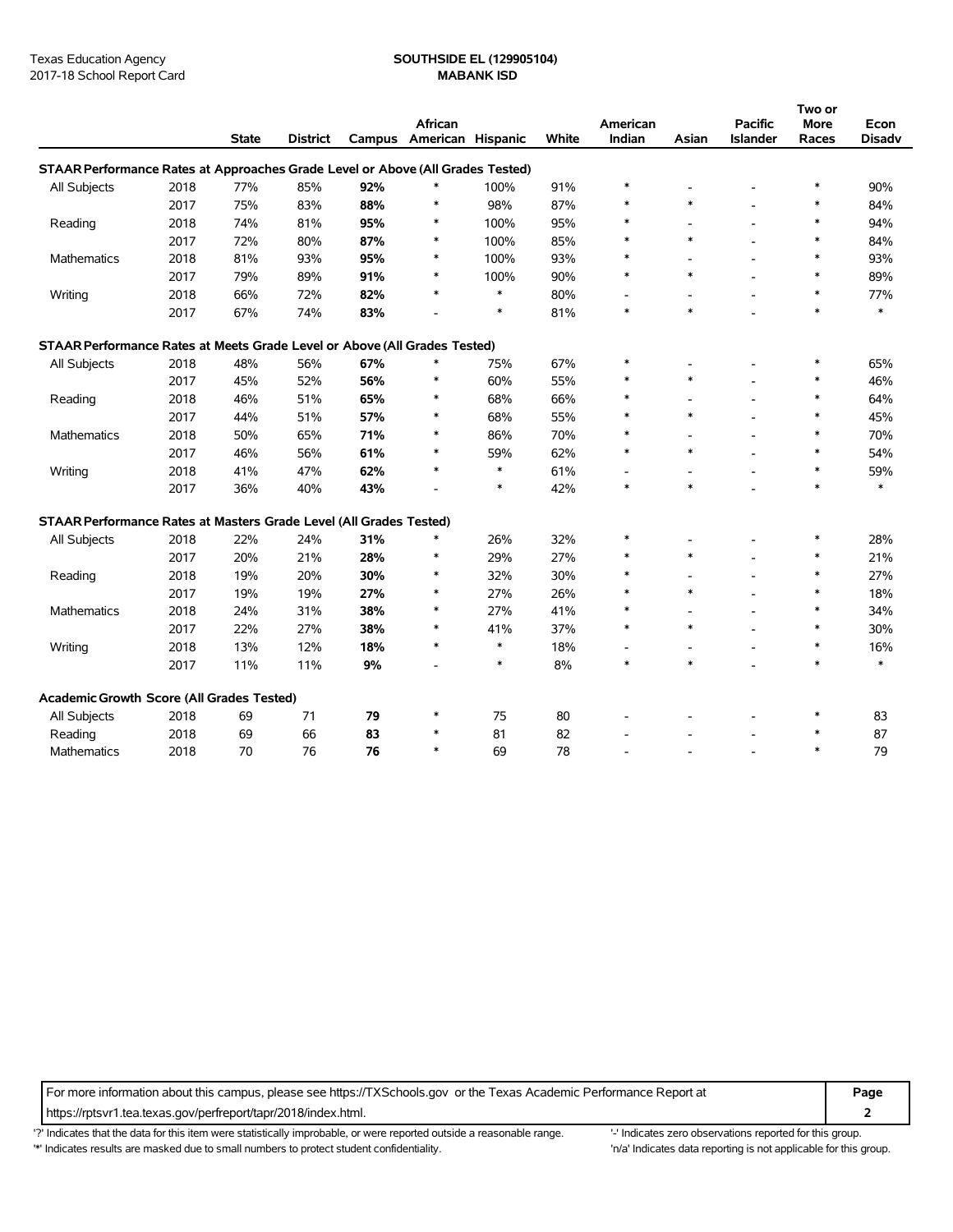# Texas Education Agency<br>
2017-18 School Report Card<br> **SOUTHSIDE EL (129905104)**<br> **MABANK ISD**

|                                                |      |              |                 | African<br>American      |                          |                          |        |                          |                          | <b>Pacific</b>           |                          | Econ          |
|------------------------------------------------|------|--------------|-----------------|--------------------------|--------------------------|--------------------------|--------|--------------------------|--------------------------|--------------------------|--------------------------|---------------|
|                                                |      | <b>State</b> | <b>District</b> | Campus American Hispanic |                          |                          | White  | Indian                   | Asian                    | <b>Islander</b>          | Races                    | <b>Disadv</b> |
| Progress of Prior-Year Non-Proficient Students |      |              |                 |                          |                          |                          |        |                          |                          |                          |                          |               |
| Sum of Grades 4-8                              |      |              |                 |                          |                          |                          |        |                          |                          |                          |                          |               |
| Reading                                        | 2018 | 38%          | 45%             | 67%                      | $\ast$                   | $\ast$                   | $\ast$ | $\overline{\phantom{a}}$ | $\overline{\phantom{0}}$ | $\overline{\phantom{0}}$ | $\ast$                   | $\ast$        |
|                                                | 2017 | 35%          | 44%             | $\star$                  | $\overline{\phantom{0}}$ | $\overline{\phantom{a}}$ | $\ast$ | $\overline{\phantom{a}}$ | $\ast$                   | -                        | $\overline{\phantom{a}}$ | *             |
| <b>Mathematics</b>                             | 2018 | 47%          | 71%             | $\star$                  | $\overline{\phantom{0}}$ | $\overline{\phantom{0}}$ | $\ast$ | $\overline{\phantom{0}}$ | $\overline{\phantom{0}}$ | $\overline{\phantom{0}}$ | $\overline{\phantom{0}}$ | *             |
|                                                | 2017 | 43%          | 56%             | $\ast$                   | $\overline{\phantom{0}}$ | $\overline{\phantom{0}}$ | $\ast$ | $\overline{\phantom{a}}$ | *                        | $\overline{\phantom{a}}$ | $\overline{\phantom{0}}$ | *             |

For more information about this campus, please see https://TXSchools.gov or the Texas Academic Performance Report at **Page** https://rptsvr1.tea.texas.gov/perfreport/tapr/2018/index.html. **3**

'?' Indicates that the data for this item were statistically improbable, or were reported outside a reasonable range. "Indicates zero observations reported for this group. '\*' Indicates results are masked due to small numbers to protect student confidentiality. 
"n/a' Indicates data reporting is not applicable for this group.